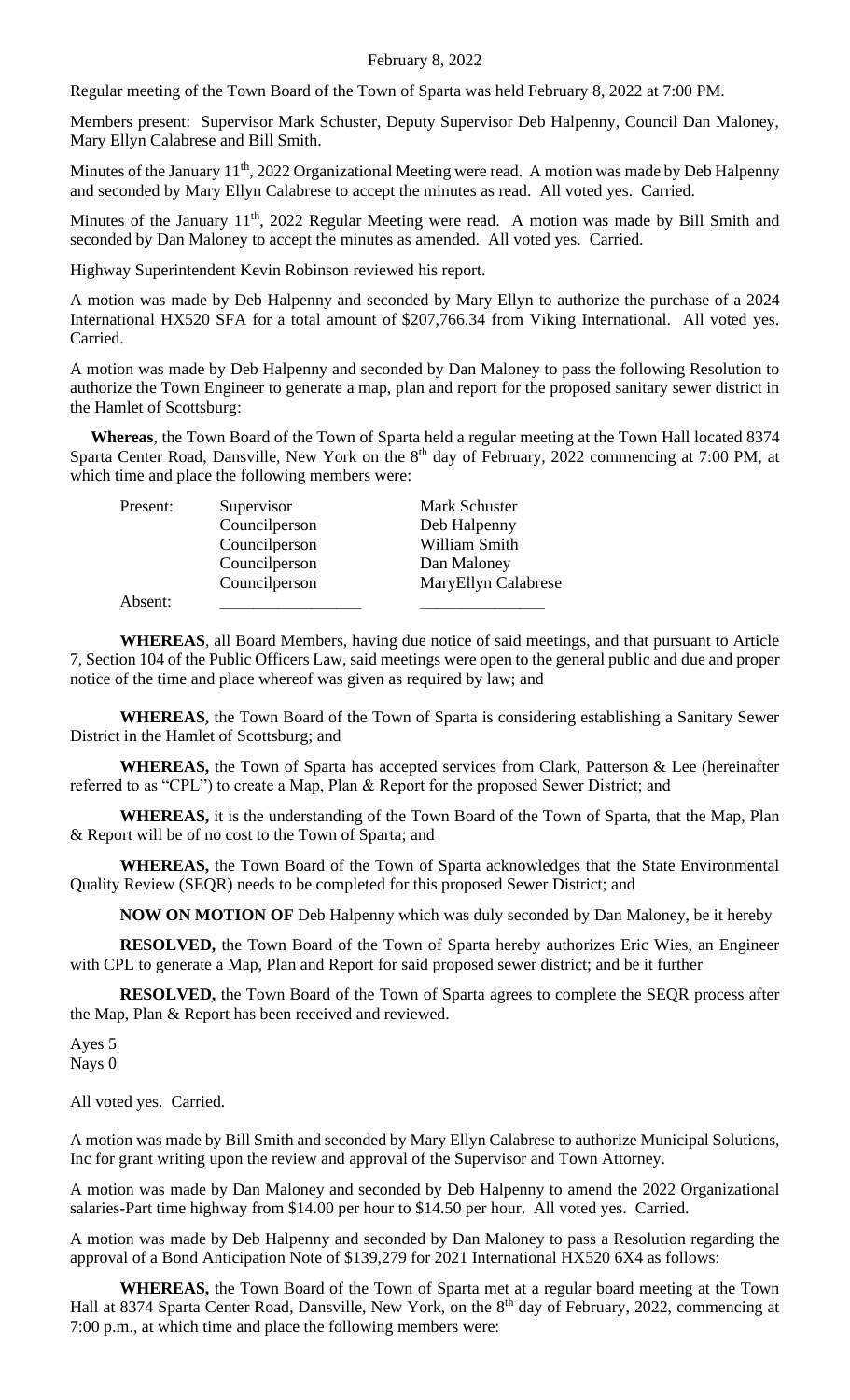| Present: | Supervisor    | Mark Schuster       |
|----------|---------------|---------------------|
|          | Councilperson | Deb Halpenny        |
|          | Councilperson | William Smith       |
|          | Councilperson | Dan Maloney         |
|          | Councilperson | MaryEllyn Calabrese |
| Absent:  |               |                     |

**WHEREAS**, all Board Members, having due notice of said meetings, and that pursuant to Article 7, Section 104 of the Public Officers Law, said meetings were open to the general public and due and proper notice of the time and place whereof was given as required by law; and

**WHEREAS**, in March 2021, the Town Board of the Town of Sparta approved the financing and purchase of a 2021 International HX520 SFA 6X4 (Serial number: 80260775) through a Bond Application Note (BAN No. 1 of 2021) for the amount of \$185,705.81; and

**WHEREAS**, after soliciting bid proposals for BAN No. 1 of 2021 through Town Attorney, David M. DiMatteo, Esq, the Town of Sparta accepted a bid from the Bank of Greene County to finance the BAN at an interest rate of zero point six nine percent (0.69%); and

**WHEREAS,** this is now year two (2) of the BAN, and the Town of Sparta has since paid \$46,426.81 of the original \$185,705.81 purchase price, leaving \$139,279 remaining to be paid to date; and

**WHEREAS**, the Town Board of the Town of Sparta seeks authorization to rebid the debt of the 2021 International HX520 6x4 through a Bond Anticipation Note (BAN No. 1 of 2022) of \$139,279; and

**WHEREAS**, the Town Board of the Town of Sparta seeks to retain the services of Town Attorney David DiMatteo to request bid proposals for BAN No. 1 of 2022 from Five Star Bank, the Bank of Castile, Community Bank N.A., M & T Bank, and Greene County Commercial Bank; and

WHEREAS, the note date of the \$139,279 BAN No. 1 of 2022 shall be the 16<sup>th</sup> day of March, 2022.

**NOW ON MOTION OF** Deb Halpenny which has been duly seconded by Dan Maloney, now therefore be it

**RESOLVED,** that the Town Board of the Town of Sparta hereby authorizes the financing of a Bond Anticipation Note for the purchase of the 2021 International HX520 SFA 6X4; and be it further

**RESOLVED,** that the above-mentioned note is being financed by the issuance of a Bond Anticipation Note, known as Bond Anticipation Note No. 1 of 2022 for \$139,279; and be it further

**RESOLVED,** that the Town Board of the Town of Sparta herby retains the services of Town Attorney David DiMatteo to request bid proposals for BAN No. 1 of 2022 from Five Star Bank, the Bank of Castile, Community Bank N.A., M & T Bank, and Greene County Commercial Bank.

Ayes 5 Nays 0

All voted yes. Carried.

A motion was made by Deb Halpenny and seconded by Dan Maloney to transfer \$75,000.00 from General Fund to Highway Fund. All voted yes. Carried.

A letter from NYS Justice Court Assistance Program (JCAP Grant) was received announcing our successful grant application in the amount of \$10,129 has been awarded.

General bills were audited and approved for a total amount of \$4,077.56. Highway bills were audited and approved for a total amount of \$59,831.84. Street light bills were audited and approved for a total amount of \$178.44.

A motion was made by Mary Ellyn Calabrese and seconded by Bill Smith to move into Executive Session for the purpose of discussing proposed, pending or current litigation. All voted yes. Carried.

A motion was made by Bill Smith and seconded by Dan Maloney to move out of Executive Session. All voted yes. Carried. No action taken.